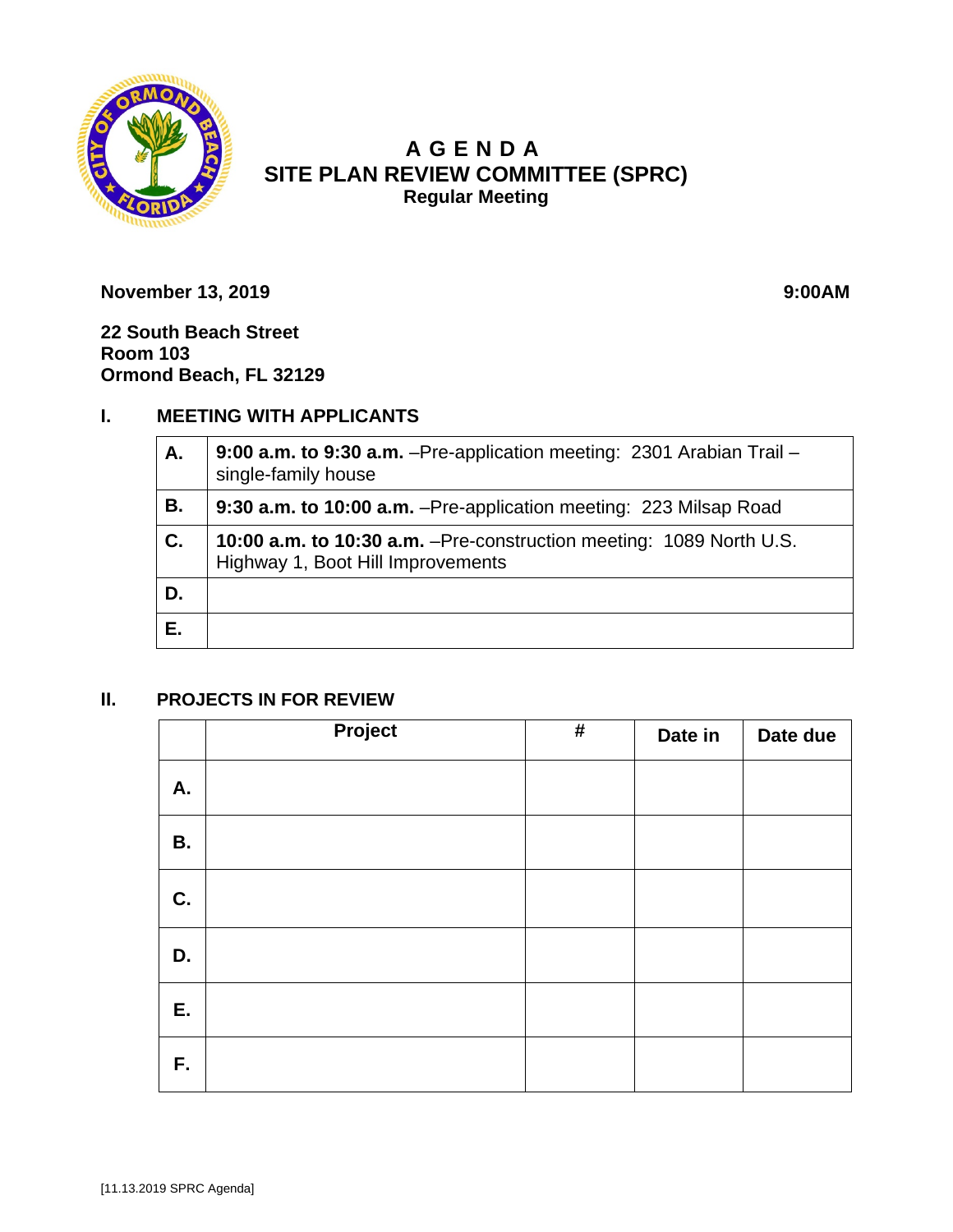#### **III. APPROVAL OF THE MINUTES**

**A.** November 6, 2019

#### **IV. DISCUSSION ITEMS**

| <u>гии</u> |  |
|------------|--|
| B<br>D.    |  |

### **V. PROJECTS UNDER CONSTRUCTION**

|     | Project                                   | % Complete |
|-----|-------------------------------------------|------------|
| 1.  | 101 Town & Country Lane                   | 30%        |
| 2.  | 589 South Yonge Street                    | 98%        |
| 3.  | 783 North U.S. Highway 1                  | 50%        |
| 4.  | <b>Antares of Ormond Beach</b>            | 2%         |
| 5.  | Breakaway Trails Ground Storage tank      | 80%        |
| 6.  | <b>Broadwater Bridge</b>                  | 90%        |
| 7.  | Coolidge Avenue Office/Warehouse          | 15%        |
| 8.  | Dunkin Donuts, 1190 Ocean Shore           | 0%         |
| 9.  | <b>Extended Stay America</b>              | 2%         |
| 10. | Granada Plaza sewer improvements          | 75%        |
| 11. | <b>Granada Pointe</b>                     | 98%        |
| 12. | HOME <sub>2</sub>                         |            |
| 13. | Independence Recycling of Volusia         | 95%        |
| 14. | Lynnhurst sewer improvements              | 0%         |
| 15. | Modern Wash/Cloud 10                      | 0%         |
| 16. | Oceanside Golf and Country Club (seating) | 50%        |
| 17. | <b>Ormond Beach Surf Style</b>            | 90%        |
| 18. | Ormond RC, Building 1C                    | 65%        |
| 19. | Pineland Trail re-alignment               | 80%        |
| 20. | <b>Salty Church</b>                       | 5%         |
| 21. | <b>Security First</b>                     | 90%        |